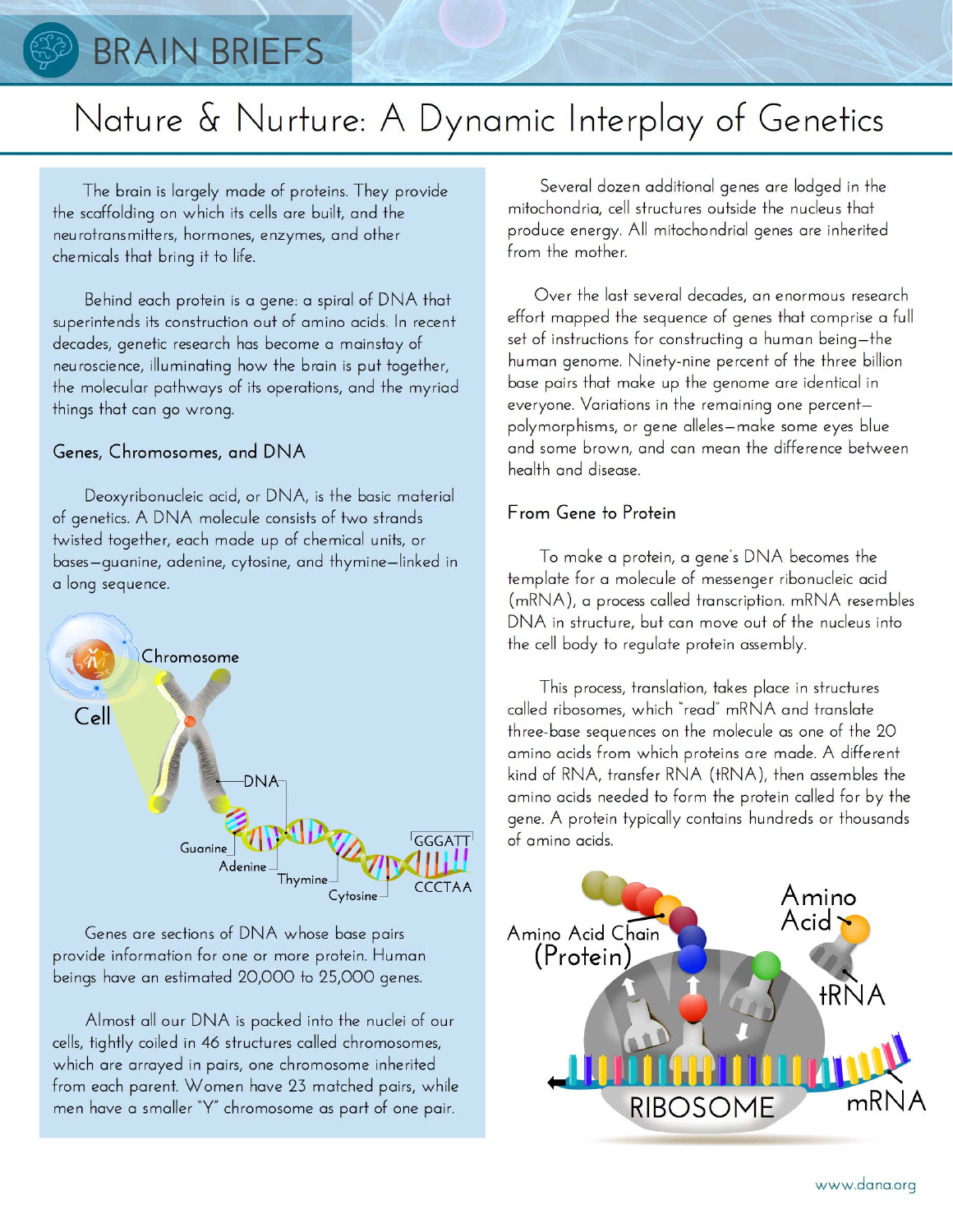### **Gene Expression—Epigenetics**

 While most cells contain the same DNA, they don't produce or express all the same proteins: a bone cell cannot release neurotransmitters like a brain cell. The reason: only some genes are active at a given time in a given type of tissue. Whether a gene is switched off or on depends on the state of its DNA—if it is tightly coiled, for example, it cannot provide the template for its protein.

 A gene may also be switched on or off temporarily or permanently by drugs, lifestyle, environmental forces, or stress. Changes in gene expression are central to such basic mental processes as memory formation, and may play a key role in brain disorders, including Alzheimer's disease.

 In studying epigenetics—the factors that regulate how genes are expressed—researchers have focused on two chemical processes.

 Methylation attaches a small chemical tag, or group of atoms, to the DNA of a gene, which blocks the transcription process.

 The other process involves histones, proteins that provide a core for DNA to wrap around. Modification of histones (e.g. removal or addition of an acetyl group) can make it more or less difficult for DNA to unwind, interfering with or promoting transcription of information to mRNA.

 After transcription, molecules of microRNA (miRNA) in the cell body may keep mRNA from reaching the ribosome, inhibiting translation into protein.

#### **Genes and Environment**

 Genes don't operate in isolation, but in the context of upbringing, experience, lifestyle, and environmental exposure. One goal of brain research is unraveling this complex interaction.

 For example, researchers have mapped how genes regulating neurotransmitters and receptors in the brain might influence whether an individual can cope well with stressful events, or will develop problems like posttraumatic stress disorder.

 Conversely, it is known that negative experiences early in life make individuals vulnerable to stress-related problems while positive experiences produce healthy outcomes, and animal studies have identified epigenetic effects that may be responsible. Transgenerational behavioral transmission by the mother is one mechanism, and methylation of the germ cell DNA may be another.

#### **How Much Is Genetic?**

 A basic question in genetic research is thus the extent to which a trait (like intelligence) or susceptibility to a disease is inherited or influenced by the environment (including epigenetic effects)—how much is due to nature, how much to nurture.

 Answers to such questions often come from twin studies. Researchers compare how frequently the same trait or illness appears in identical, or monozygotic, twins, who develop from a single fertilized egg and have all the same genes, and in fraternal, or dizygotic, twins, who develop from two separate fertilized eggs and have half the same genes. The difference can be used to estimate the heritability of the trait under study.



 Studies of similarities among twins reared apart can spotlight traits in which the influence of genetics is strong. But equally important are the differences that develop from twins growing up in contrasting social and physical environments, since they reflect the considerable role of epigenetic factors.

 Twin studies have helped illuminate such basic facts of mental life and development as how heredity affects early learning, reading skills, and other aspects of cognitive development.